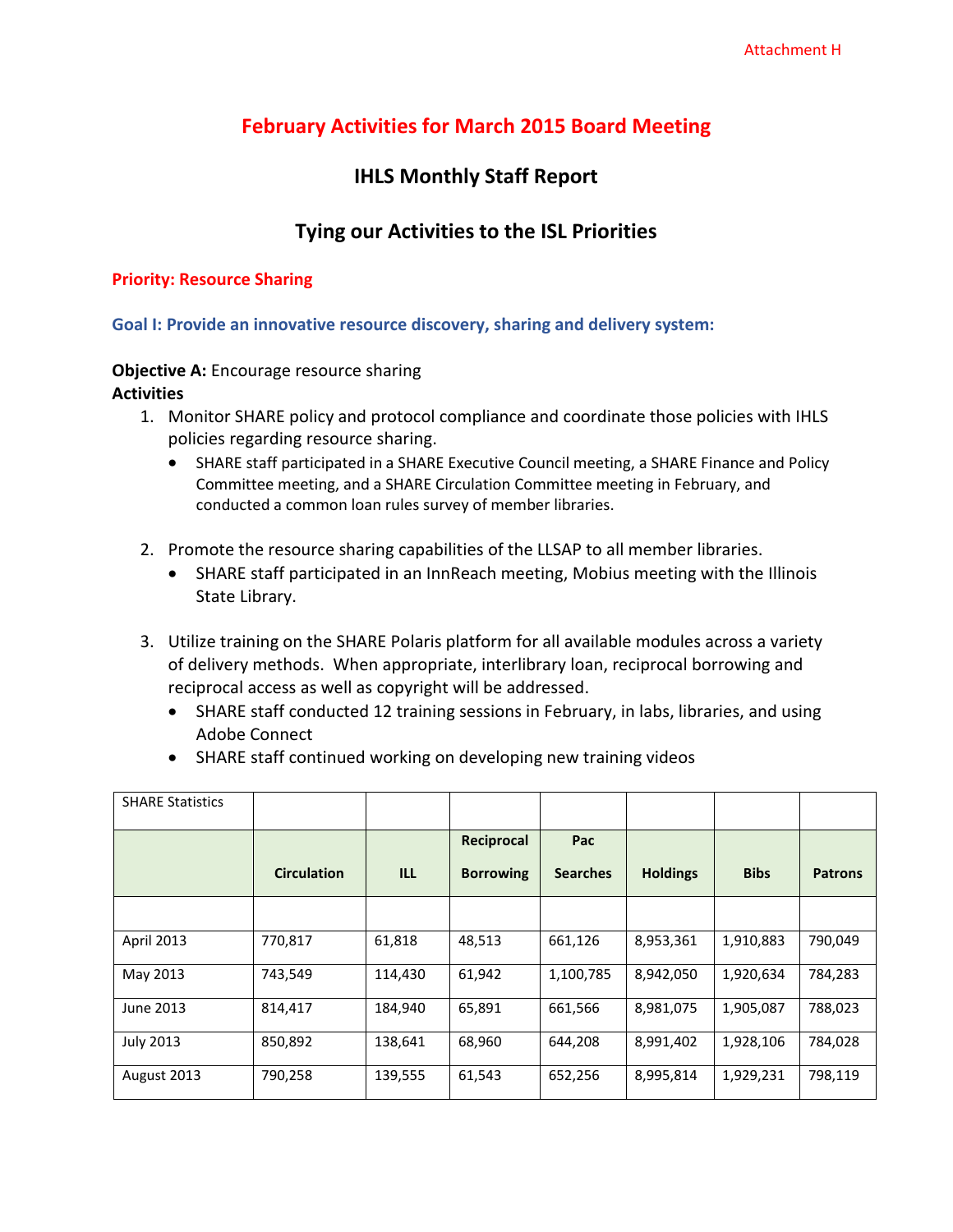| September 2013    | 885,916 | 141,666 | 60,944 | 696,999 | 9,021,461 | 1,935,716 | 800,708 |
|-------------------|---------|---------|--------|---------|-----------|-----------|---------|
| October 2013      | 943,153 | 154,268 | 66,625 | 707,758 | 9,046,157 | 1,935,157 | 802,871 |
| November 2013     | 831,585 | 135,707 | 58,710 | 623,768 | 9,066,327 | 1,934,896 | 804,875 |
| December 2013     | 719,734 | 120,643 | 51,533 | 557,802 | 9,062,746 | 1,931,142 | 807,509 |
| January 2014      | 827,562 | 143,710 | 60,069 | 692,213 | 9,058,711 | 1,884,609 | 808,450 |
| February 2014     | 802,661 | 140,364 | 55,648 | 650,213 | 9,058,711 | 1,884,609 | 805,634 |
| <b>March 2014</b> | 886,973 | 153,957 | 61,457 | 727,703 | 9,065,928 | 1,884,067 | 803,207 |
| April 2014        | 847,678 | 150,545 | 57,731 | 637,041 | 9,035,531 | 1,886,715 | 802,743 |
| May 2014          | 736,091 | 129,779 | 58,784 | 651,784 | 9,027,758 | 1,886,611 | 802,743 |
| <b>June 2014</b>  | 822,888 | 125,101 | 65,477 | 788,302 | 9,003,233 | 1,883,498 | 797,887 |
| September 2014    | 905,510 | 154,053 | 55,538 | 742,432 | 8,995,198 | 1,872,863 | 810,038 |
| October 2014      | 919,651 | 163,798 | 55,769 | 879,563 | 9,009,041 | 1,828,813 | 811,636 |
| November 2014     | 774,715 | 131,037 | 48,673 | 757,958 | 9,019,234 | 1,830,868 | 814,280 |
| December 2014     | 730,911 | 130,580 | 48,792 | 613,143 | 9,009,264 | 1,841,676 | 805,018 |
| January 2015      | 858,769 | 155,127 | 57,008 | 735,170 | 8,991,006 | 1,839,988 | 804,899 |
| February 2015     | 790,917 | 145,355 | 52,047 | 687,870 | 9,001,314 | 1,843,721 | 804,008 |

**Objective B:** Provide a framework for members to participate in a state-of the-art integrated library system.

## **Activities**

1. Evaluate the impact of the uniform cost sharing on all LLSAP members and consider a modified formula for FY2016.

The SHARE Fiance and Policy committee met to begin discussions about the SHARE budget and fees for FY16

- 2. Continue participation in the Statewide E-Books Grant opportunity.
	- One library joined the 3M Cloud Library shared collection on February 1 bringing the total number of library agencies to 152 (or 183 libraries).
	- The total number of items circulated in February was 10,644 and the collection now contains over 13,000 items.
	- Four technology petting zoo training sessions were held at two member libraries with 17 library staff members attending.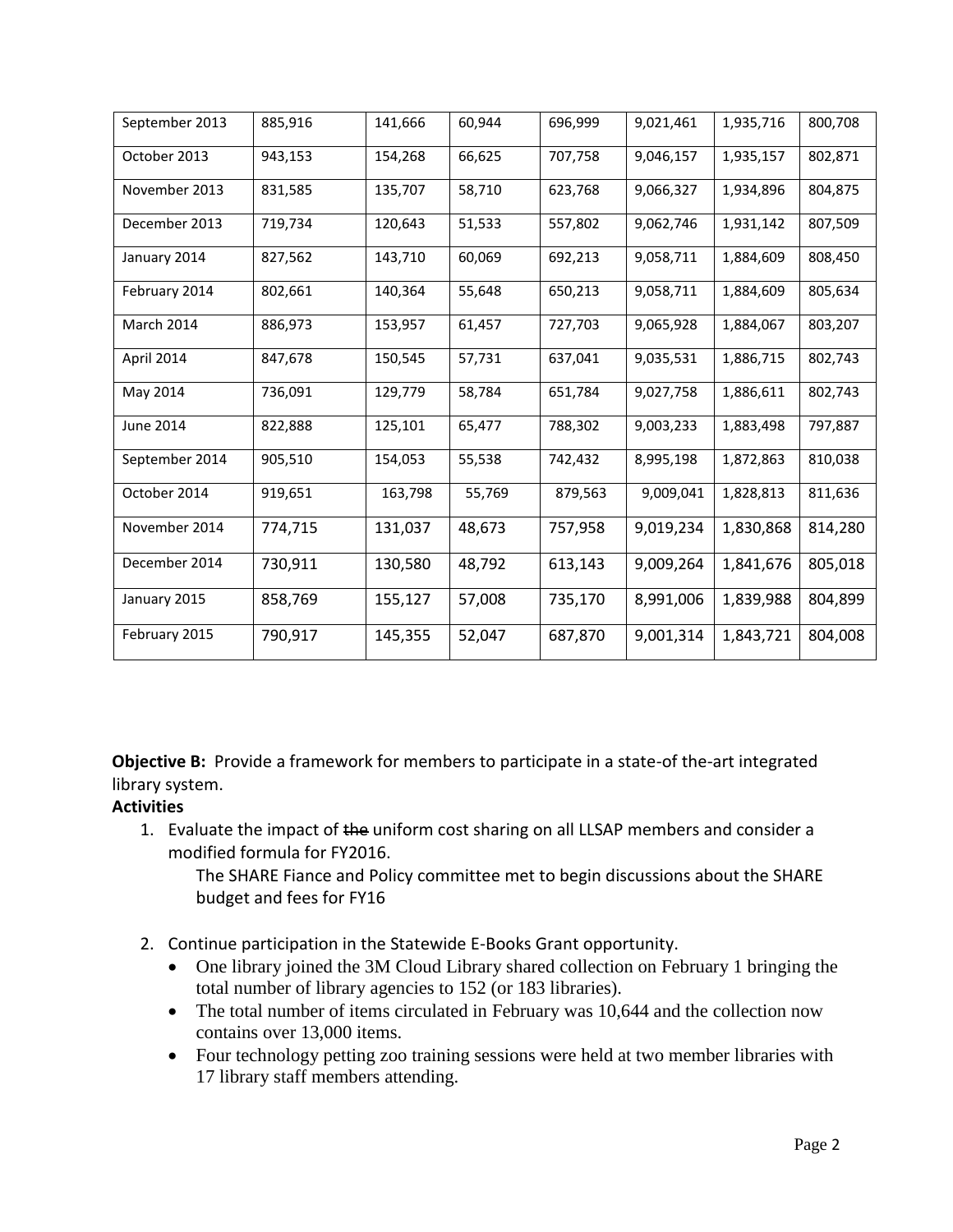- Two short promotional videos were created for member libraries to use on their websites. These videos are posted on ereadillinois.com.
- 3. Employ a variety of instructional methods to allow SHARE members to work effectively and efficiently with the ILS, and other shared databases.
	- continue to use in lab, in library, electronic formats for training
- 4. Promote new membership in the SHARE LLSAP through the *Growing Resource Sharing in IHLS Through Growing SHARE* grant. IHLS will continually consider opportunities to more fully involve these members in resource sharing.
	- added 5 transitional members in February
- 5. Continue to support the SHARE Helpdesk to track concerns and technical issues with the Polaris software.
	- used daily!

**Objective C:** Ensure the integrity of bibliographic records. **Activities**

- 1. Maintain the requirement that all bibliographic records (with the exception of equipment, on order and E-book) must be OCLC derived records and have an OCLC control number to ensure database standards and mitigate duplicate records.
	- Corrected 1166 bibliographic records in SHARE and merged 805 bibliographic records.
	- Corrected 374 authority records in SHARE.
- 2. Support a Cataloging Center operation for SHARE Full members for copy and original cataloging of MARC bibliographic records and the creation of local authority records to enhance recovery. Service options are Cataloging Library (Full member meets continuing education requirements for cataloging staff and performs own cataloging); Barcoding A Library (Full member sends all new materials to Center for copy and original cataloging and assessed fee based on percentage of library's materials budget); Barcoding B Library (full member sends new materials as needed for original cataloging and assessed fee of \$10 per item cataloged). Any item that meets the Cataloging Maintenance Center's (CMC) eligible collections criteria for free cataloging is passed on to the CMC.
	- Cataloged 959 items during February for member libraries.
	- Cataloged 119 "retroncon" items for new members joining SHARE.
	- 147 on order bibliographic records created for member libraries*.*
- 3. Provide appropriate training for cataloging.
	- Hosted a SHARE Training session and SHARE Chat via Adobe Connect.
	- Provided three workdays for member libraries.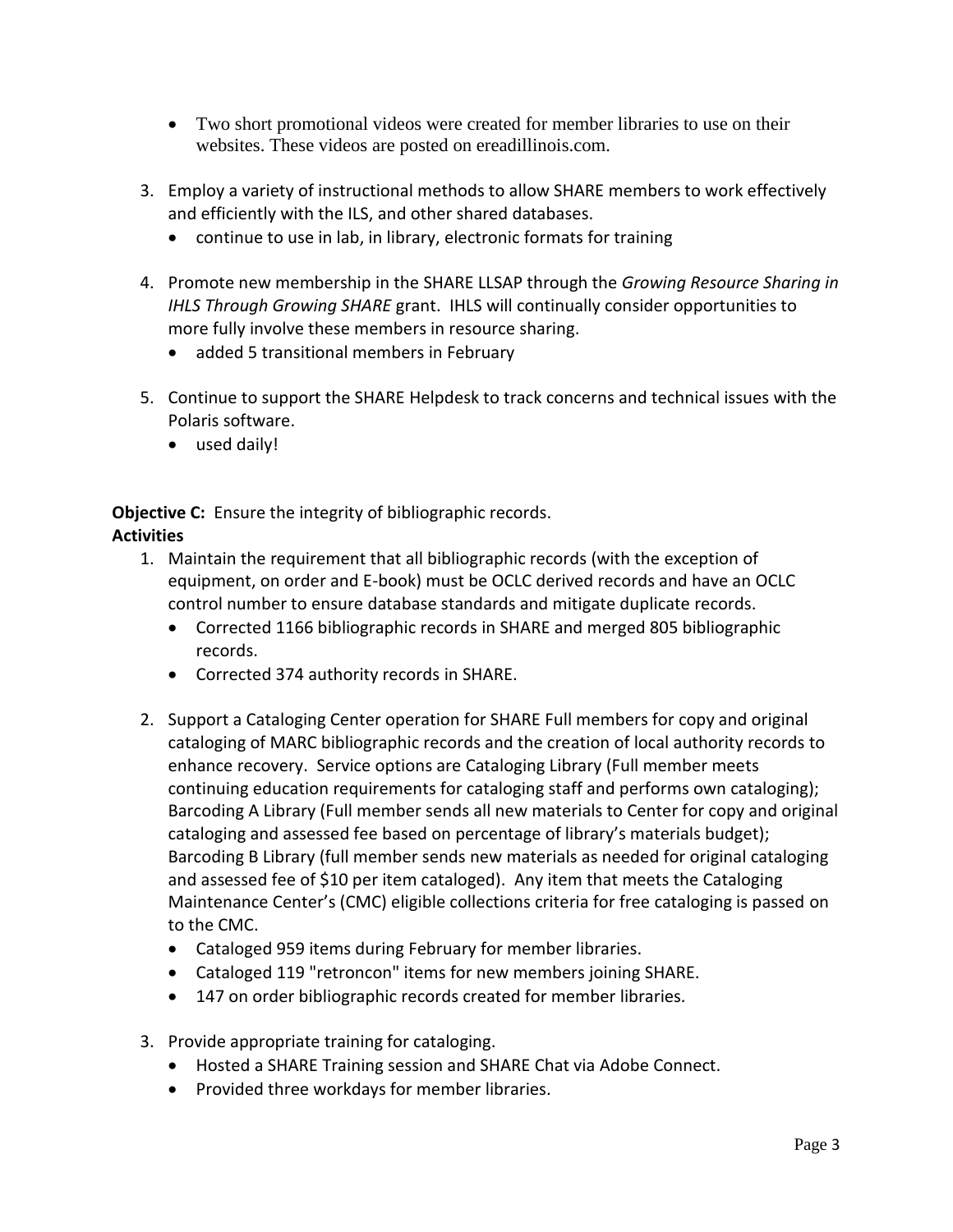- Held a Searching and Matching *class and Barocding Class for member libraries.*
- 4. Evaluate the efficacy and fee models associated with the Cataloging Center operation for possible revision.
	- Reviewed and contacted library consortia, asking for costs for cataloging and how.

**Objective D:** Operate Cataloging Maintenance Centers on behalf of libraries in Illinois. **Activities**

- 1. Fulfill NACO (Name Authority Cooperative Program of the PCC) obligation by creating a minimum of 100 name or uniform title authority records per year.
	- Created 9 name authority headings for NACO
	- Created 19 local series subject headings for SHARE
- 2. Continue support of LLSAP database cleanup efforts in LLSAP.
	- Cataloged 13 items during February for Illinois libraries.
	- Imported and cleaned up 52707 bibliographic records for the SHARE database.
- 3. Cooperate with Illinois State Library staff to identify statewide cataloging needs and develop strategies to meet them, prioritizing statewide initiatives that require cataloging expertise to ensure statewide access and resource sharing assistance with projects as agreed upon.
	- *Metadata cataloger was hired and started by contacting the libraries who are part of the digital grant that the CMC will be providing Metadata for.*

## **Goal II: Provide a sustainable delivery system that provides the best service possible for Illinois libraries and their users.**

**Objective A**: Ensure that IHLS delivery of library materials is accurate, timely, and meets member library needs.

## **Activities**

- 1. Conduct quarterly counts of library materials and continue to refine the counting methodology.
	- Completed the third quarter of counts. We were fortunate to be allowed to use the SHARE software to generate all the SHARE libraries' counts. Our final total systemwide was 78,373!
- 2. Conduct an annual delivery satisfaction and needs survey of member libraries and solicit recommendations from individual member libraries. Adjustments will be made based on need and feasibility.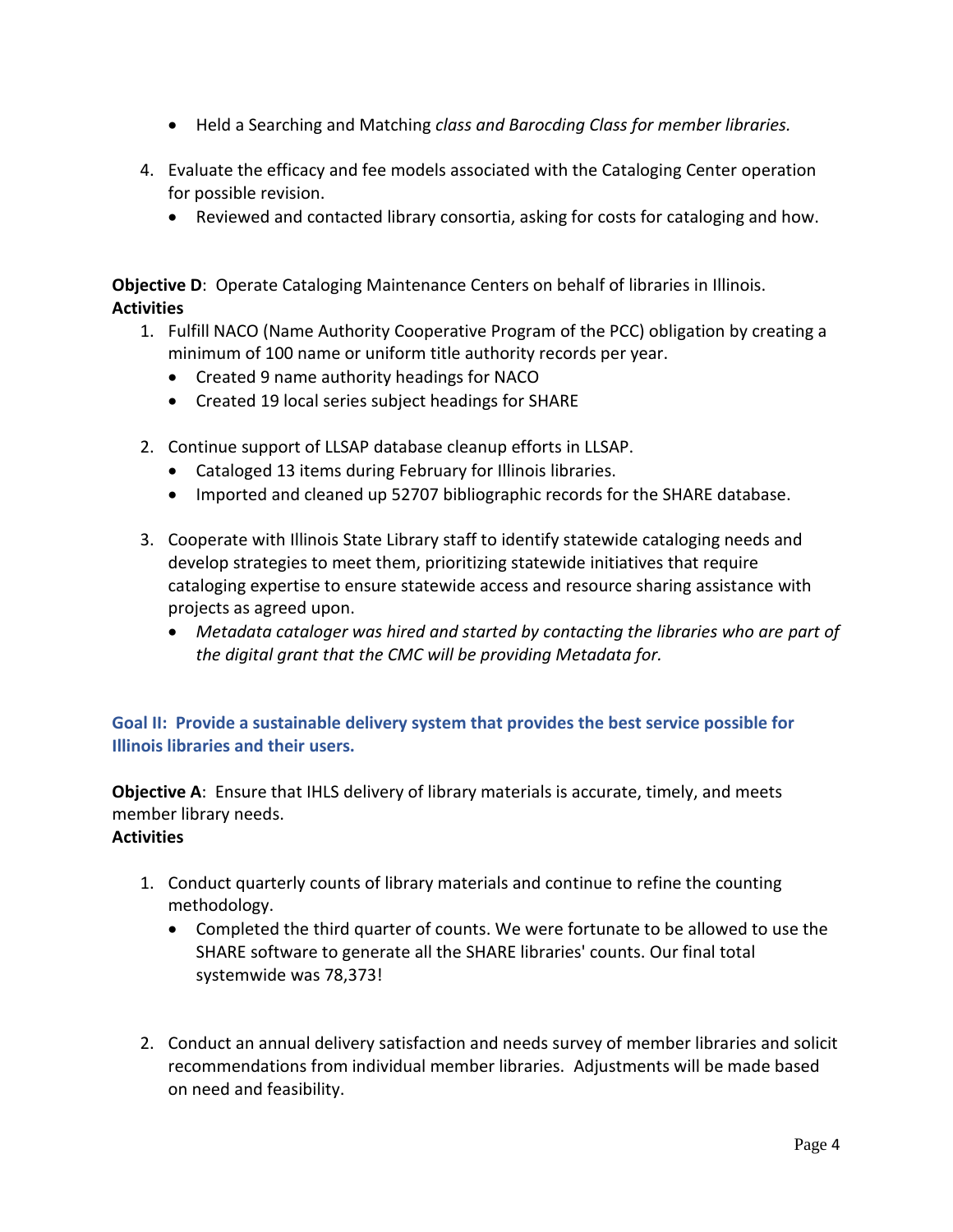- Survey has been completed and will be ready for rollout to the members in April.
- 3. Evaluate the current delivery routes and adjust as needed to improve delivery efficiency using the fleet management system.
	- Du Quoin is now at the stage of informing the libraries in that geographic area that they will be on new routes starting in April. We have also requested access to the libraries 24/7.

| February 2015 | Delivery picked up<br>/delivered | <b>ILDS Delivery</b><br>Items to Hub | <b>ILDS Delivery</b><br>Items from Hub |
|---------------|----------------------------------|--------------------------------------|----------------------------------------|
| Champaign     | 215738                           | 29614                                | 29023                                  |
| Du Quoin      | 87846                            | 31391                                | 22031                                  |
| Edwardsville  | 177654                           | 32601                                | 31025                                  |

## **Priority: Illinois Machine Sublending Agency**

**Goal: Provide good customer service and well maintained machines to patrons of the Talking Books Program.**

**Objective:** Support the statewide machine lending program located in DuQuoin. **Activities**

- 1. Contract with the Illinois State Library to manage statewide services.
	- Required monthly reports were submitted to NLS.
- 2. Serve all person elibible for service within the state of Illinois as stipulated in the agreement with NLS.

|                | C <sub>1</sub> s Sent | <b>DS1s Sent</b> | <b>DA1s Sent</b> | <b>BARD Inquiries</b><br><b>Responded To</b> |
|----------------|-----------------------|------------------|------------------|----------------------------------------------|
| August 2014    | 9                     | 173              | 94               | 13                                           |
| September 2014 | 22                    | 154              | 134              | 15                                           |
| October 2014   | 23                    | 121              | 177              | 10                                           |
| November 2014  | 10                    | 110              | 114              | 12                                           |
| December 2014  | 15                    | 86               | 154              | 11                                           |
| January 2015   | 22                    | 78               | 159              | 14                                           |
| February 2015  | 9                     | 57               | 118              | 9                                            |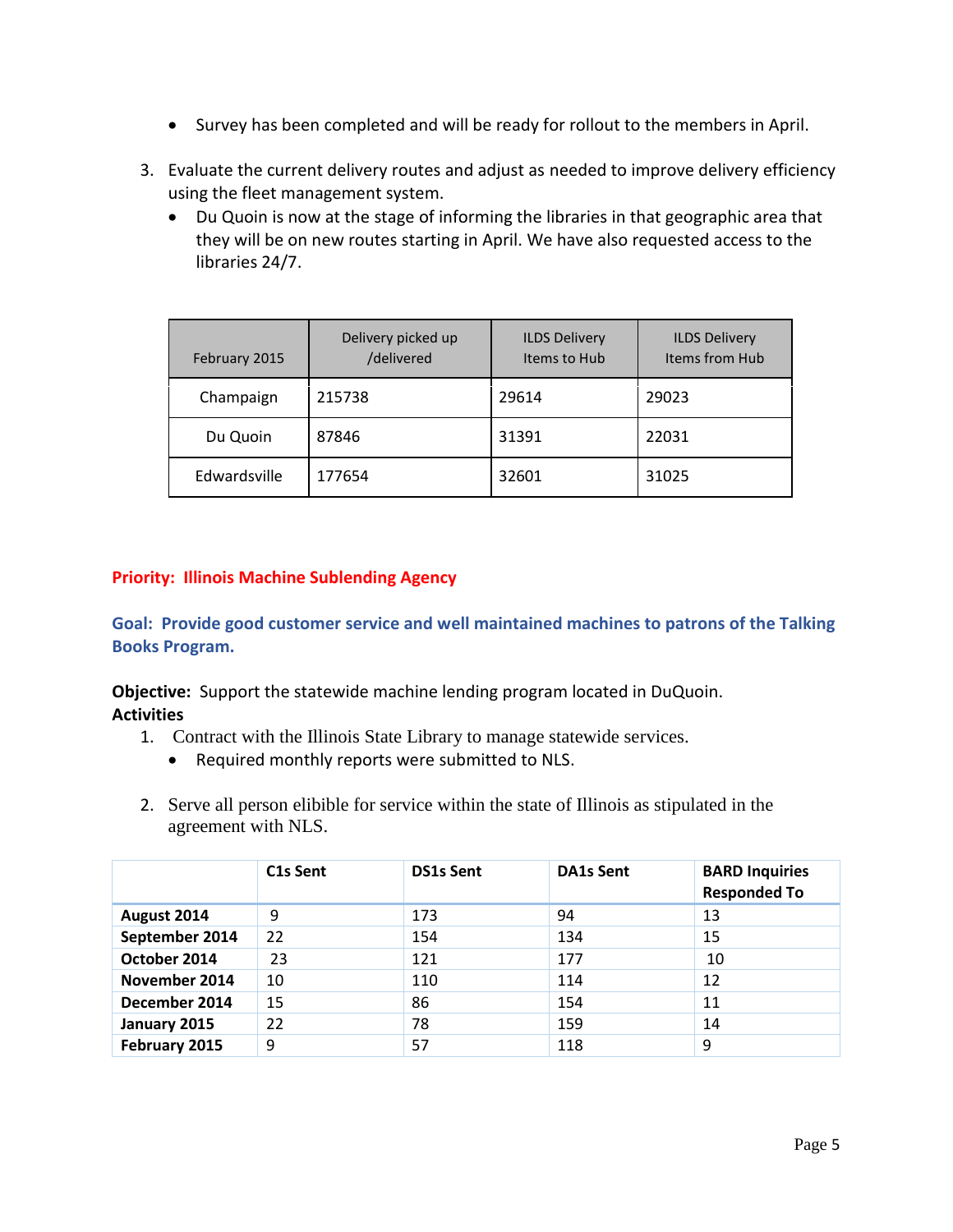- 1. Participate in the planning, coordination and evaluation of Illinois Talking Book Service, and ensure appropriate provision of services by staying informed of current procedures and trends related to Talking Books, the National Library Services/Library of Congress and librarianship in general.
	- Performance evaluations completed for entire IMSA staff in the first week of February.
	- February 11th IMSA staff meeting. Covered all policy and procedures as well as revisions.
	- February 26th participated in KLAS User's Conference program committee conference call.
	- February 25th participated in NLS monthly telephone conference call.
- 2. Ensure the efficient and successful provision of service in accordance with the Revised Standards and Guidelines.
	- Filled all requests for machines and equipment within two business days.
	- Responded to all BARD inquiries in a timely and efficient manner.

## **Priority: Provide timely and pertinent information to member libraries**

## **Goal: Effective and efficient communications with member libraries and partners.**

**Objective A**: Provide various mechanisms to ensure good communications with member libraries and partners.

## **Activities**

- 1. Conduct visits to 20% of our more than 550 agencies. This goal would give IHLS staff the opportunity to arrange approximately 110 on-site visits. A particular area of focus would be those library agencies who have recently seen a change in leadership. Another target audience would be those libraries facing any challenges that might impact their membership status and their ability to receive system services. Also in consideration would be conversations with library boards or other administrative bodies who might request specific information from IHLS. School staffing has shifted dramatically in the last several years and working to ensure that population is informed about system services and membership criteria would have a broad-based impact. When appropriate, system staff will also be available to meet with special interest groups for the purpose of discussing membership criteria and system services.
	- On February 27, 2015, Site visits were made to the public libraries of Moultrie County---Sullivan, Marrowbone and Lovington.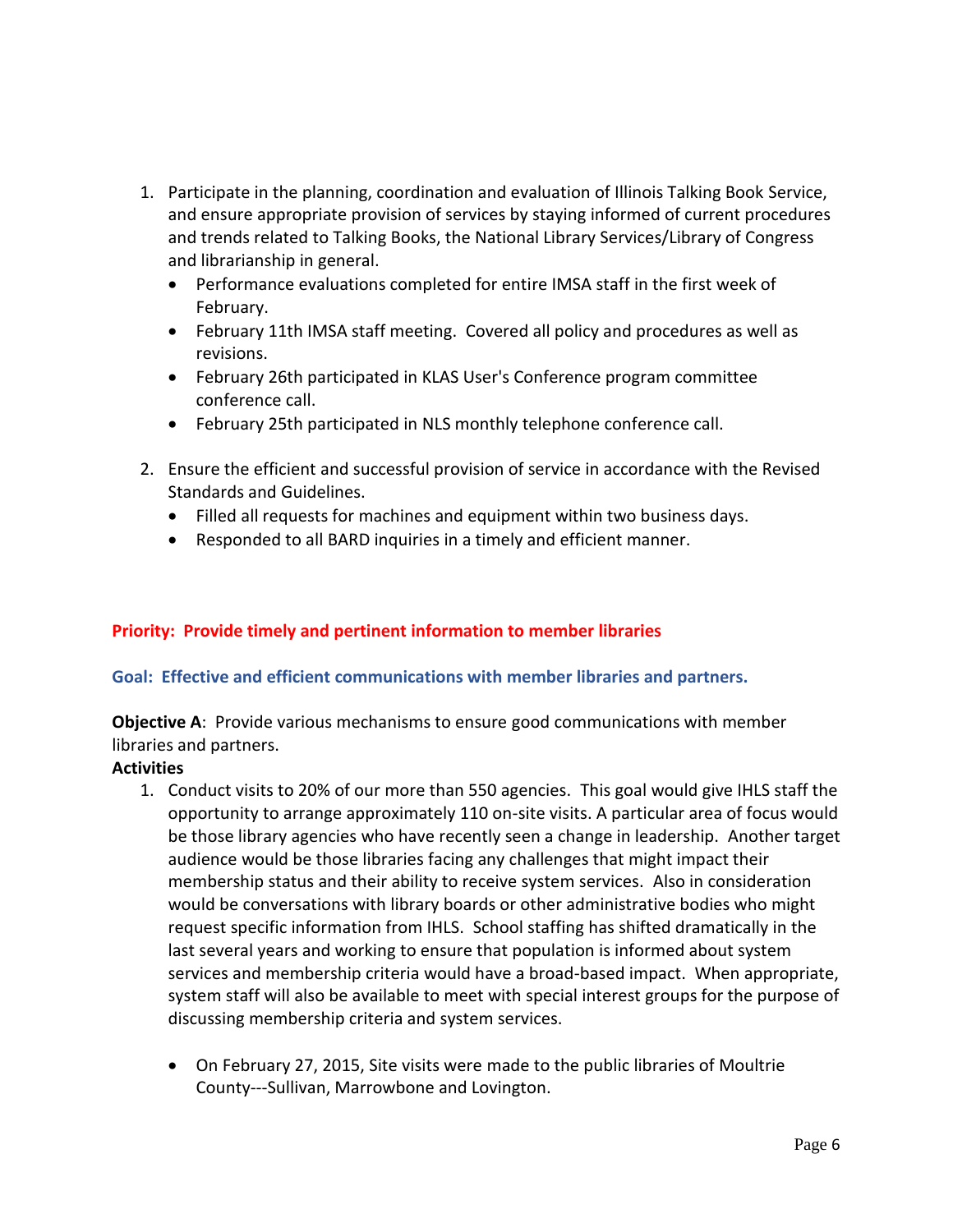- 2. Utilize web conferencing tools to support member communications such as Connect with Leslie which uses the Adobe Connect platform.
	- Troy Brown, IT Director, joined Connect with Leslie to go over E-Rate program.
- 3. Investigate feasibility of a membership web portal to consolidate information that is relevant to each member. The purpose of this portal would be to make agency specific information available for each member library.
	- Web Developer has been hired and is pursuing this goal.
- 4. Plan for an upgrade/replacement of the video conferencing equipment in Edwardsville.
	- The video monitor has been upgraded to a single monitor with PIP. This is improved the experience significantly, but the server still does not output HD video, so the picture is still slightly lower quality.

## **Priority: Administrative Activities**

## **Goal 1: Ensure effective utilization of IHLS resources**

## **Objective A: Ensure fiscal accountability**

**Activities:**

- 1. Support the business operations of IHLS through monthly financial reports, payroll, accounts payable, and accounts receivable.
	- Prepared and processed two payrolls
	- Setup new Payroll System so testing of payroll entries could begin
	- Normal routine of processing AP invoices
	- Designed and prepared new credit card transaction report in Abila (new software)
	- Produced and distributed 1st six month credit card transaction report (July Dec 2015)
	- Designed and Produced FY2016 IHLS six month report statement of activities report. (Detailed and Summary)
	- Revised employee profiles in new payroll system
	- Prepared and mailed OCLC Monthly Invoices
	- Prepared financial information for ISL Grant Quarterly Fund Reports

**Objective B**: Employ qualified, professional, accountable staff. **Activities**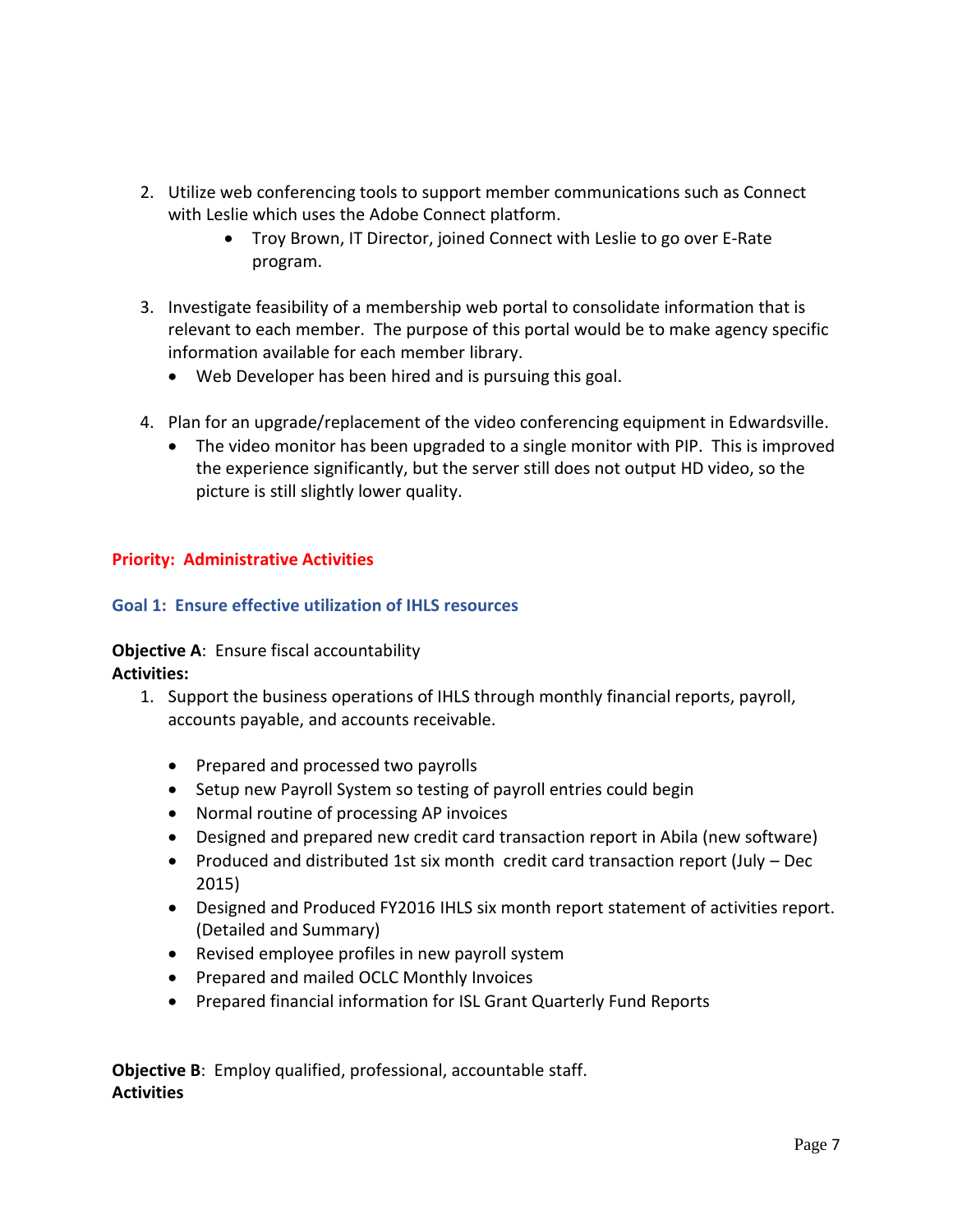- 1. Recruit and employ qualified personnel of diverse backgrounds to carry out the mission and goals of IHLS. Increase the applicant pool by participating in local community events, college job fairs and advertising current openings with culturally diverse media and professional organizations.
	- Successfully recruited for 2 part-time and and 2 full-time positions
	- Posted positions on IHLS, Monster, Non-for Profit Network, Illinois Job Link, ILA and Craig's list,
	- Met with National Conference for African American Librarians, NCAAL, planning committee wo discuss how IHLS can participate in the conference. We will purchase a booth, ad or both, depending on available funding.
- 2. Continue development of the evaluation process and assign goals for 2015. Supervisors will have quarterly one-on-one meetings with employees to ensure each employee is on track with goals.
	- Supervisors are conducting final quarter meetings. Next time they meet it will be for performance evaluations.
- 3. Develop and implement performance-based salary adjustments.
	- Met with IHLS Executive team to brainstorm on criteria we will use to distribute raises.
- 4. Implement an enhanced hiring process. Train managers/supervisors on interviewing techniques and tools. Create and implement employee orientation at all locations.
	- Managers have been trained on interview techniques
	- New hire orientation has begun at each location with the Supervisor, HR and the new employee.
- 5. Provide training to staff in areas of management and content specific to their areas of responsibility. Develop a manager/supervisor 101 training to include employment law, employee relations, performance management and IHLS personnel code.
	- Complete January 2015.
- 6. Seek and encourage participation in continuing education opportunities for staff as appropriate. Consider tuition reimbursement or enroll IHLS in Star program which enables employees to attend workshop or courses for one fee.
	- All departments are registered to use Lynda.com
	- Each employee will have 2-3 courses as a goal
- 7. Provide all-staff training retreat focused on staff collaboration and customer service.
	- Confirmed for June 11, 2015. Theme: Health and Safety
- 8. Continue monthly staff meetings as well as expand the Hi-Five local meetings that can update staff in each location about weekly activities.